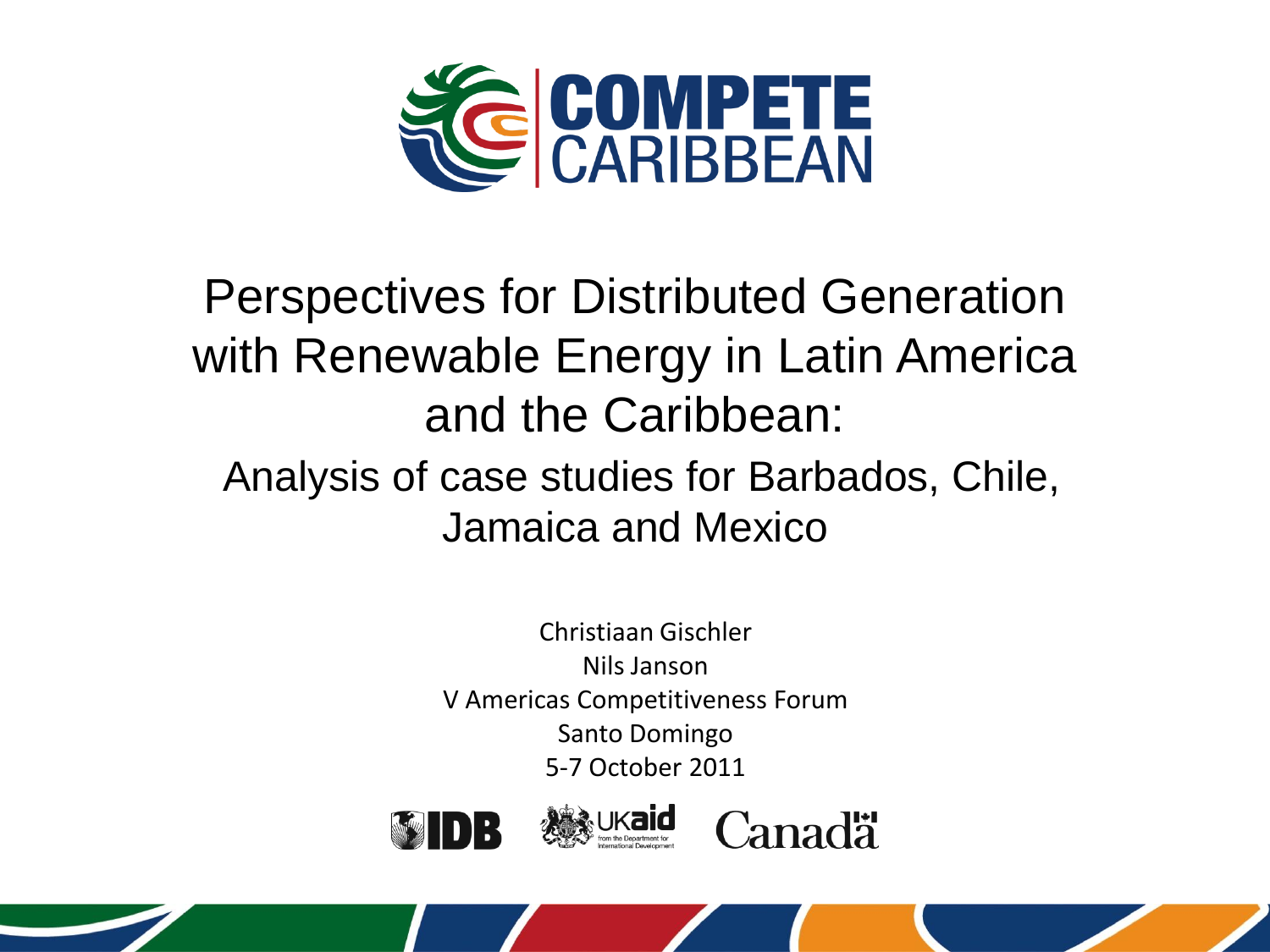### **Agenda**



- Scope of the Analysis
- Definition: What Is Distributed Generation (DG)?
- Rationale: What are the Benefits of Renewable DG?
- Case Studies: What Is Actually Happening in LAC?
	- Jamaica
	- Barbados
	- Mexico
	- Chile
- Analysis: an Encouraging Picture, with Room for Improvement
- Recommendations: How to Promote Competitive DG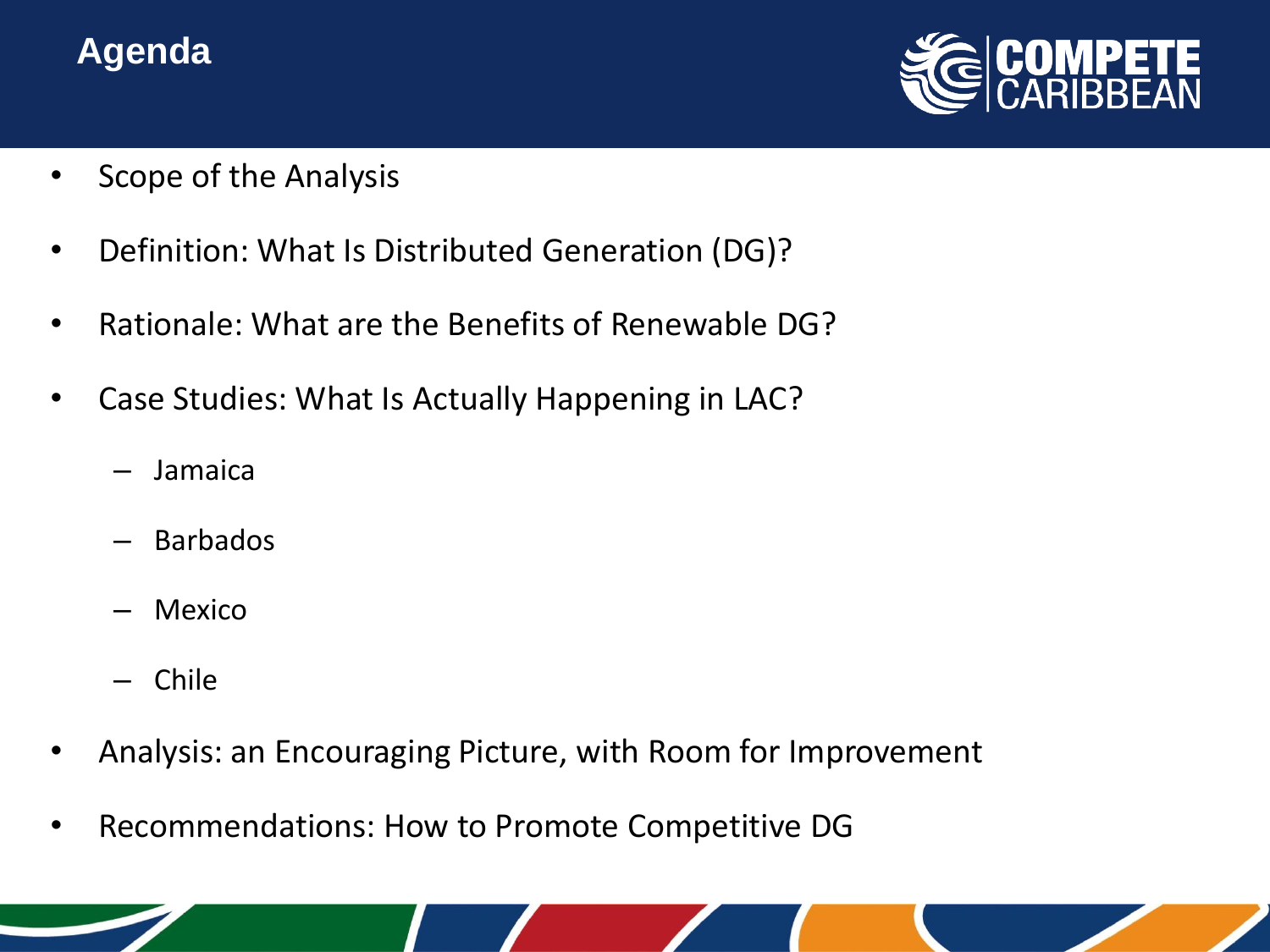### **Scope of the Analysis**



- DG done with **Renewable Energy (RE)** generation technologies
- DG in emerging markets of **Latin America and Caribbean (LAC)**
- DG that can **increase competitiveness and achieve sustainable economic growth**
- DG in its 'accommodation stage' (IEA): priority is to identify the **immediate opportunities for implementing viable distributed RE in LAC**, where most electricity generation is currently centralized
- **In the future**, with cost reductions and technological progress, DG can move towards:
	- Decentralization stage: decentralized providers increase, centralized generation remains (Denmark)
	- Dispersal stage: limited centralized generation, coordination of local networks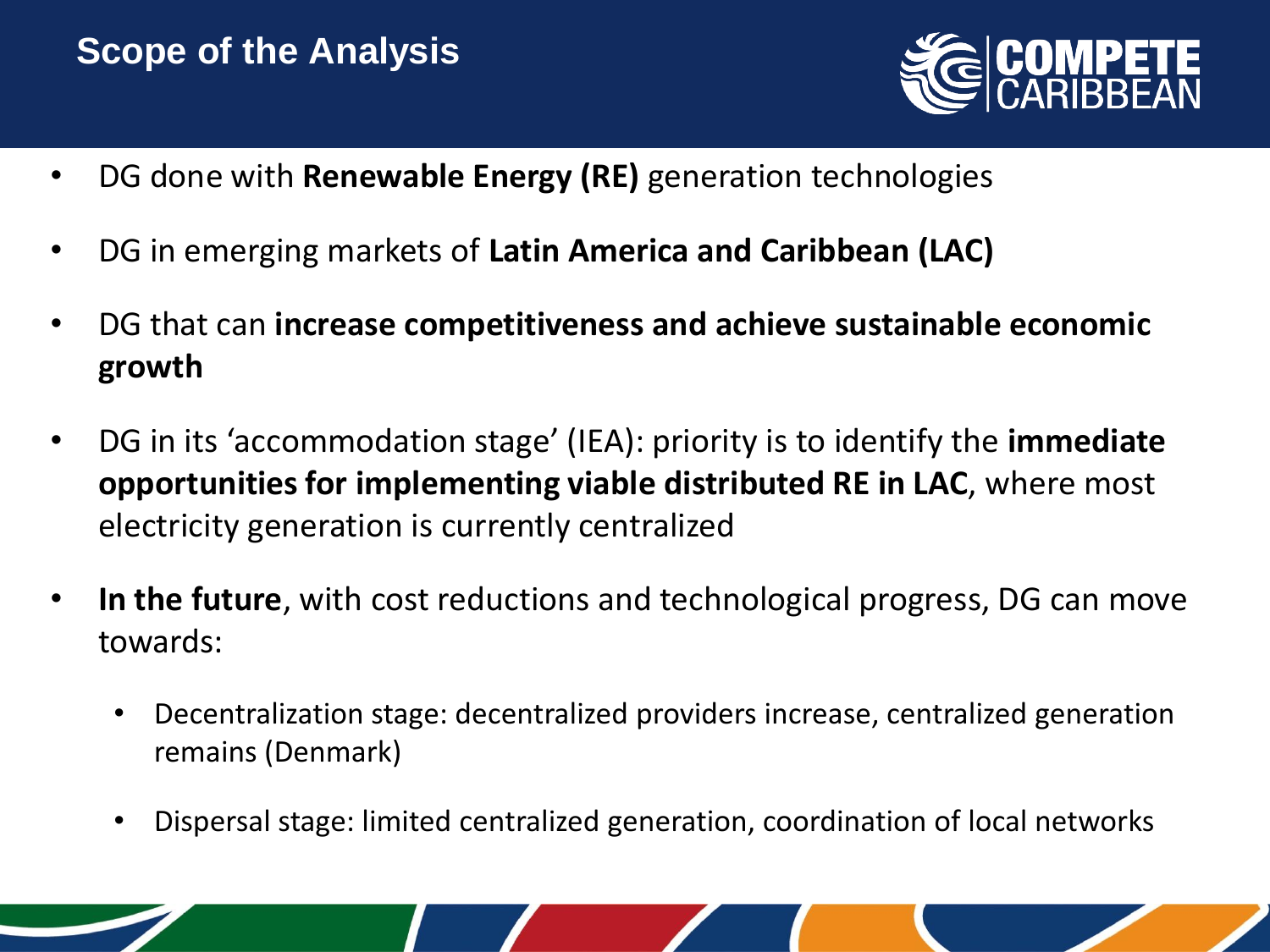### **Definition: What is Distributed Generation?**



- No universally accepted definition of DG (plant size, technology type…)
- Defining feature of DG: **connection to distribution network** rather than to high voltage transmission network, meaning:
	- Located at customer premises, or in close proximity to load being served
	- Typically smaller generation, such as renewable generation, including small hydro, wind, solar, and combined heat and power (CHP)
	- In turn, requires defining what transmission and distribution networks are for each country
- Three main types of DG (one small scale, two commercial scale):

|                      | <b>Small Scale</b>           | <b>Commercial Scale</b> |                                                |
|----------------------|------------------------------|-------------------------|------------------------------------------------|
| Connection           | Customer load                | Customer load           | Distribution network                           |
| Sale of Electricity  | <b>Excess electricity</b>    | All electricity         | All electricity                                |
| <b>Sectors</b>       | Residential, non-residential | Non-residential         | Non-residential                                |
| Main RE technologies | Solar PV, wind, hydro        | Industry cogeneration   | Solar PV, wind, hydro,<br>biomass cogeneration |
| Approximate size     | Up to 100kW                  | Up to 1MW               | Above 1MW                                      |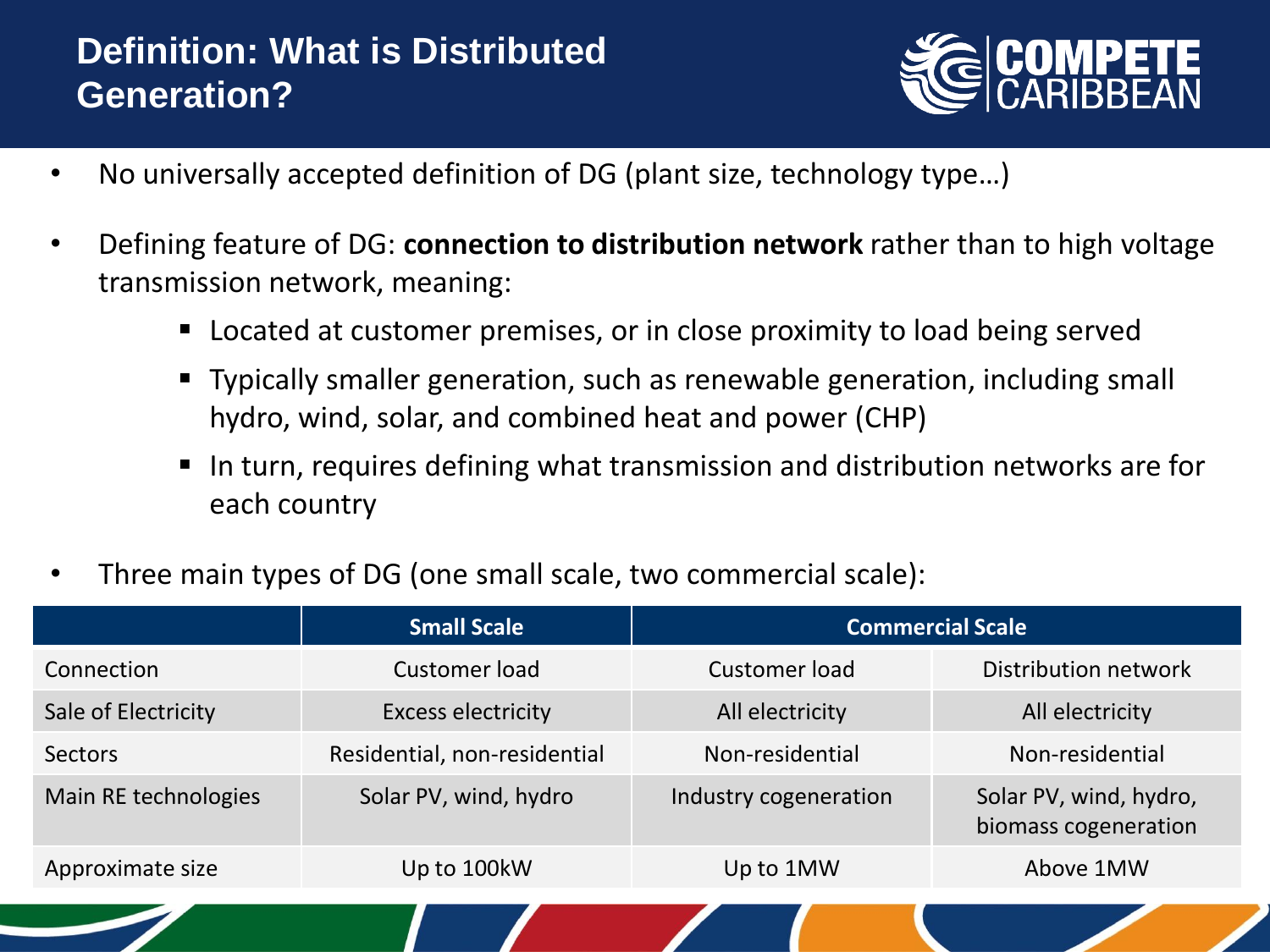### **Rationale: What are the Benefits of Renewable DG?**



- **Key rationale: reduce the cost of electricity to customers**
	- DG must be competitive with utility scale conventional generation
	- Reduced costs for all, not just some customers: country as a whole must benefit
- **Other benefits of renewable DG**:
	- $-$  Reduce global environmental externalities (CO<sub>2</sub>)
	- Reduce local environmental and social externalities
	- Help a new industry develop
	- Increase energy security
	- Reduce system losses and unnecessary capacity
	- Develop a 'green branding'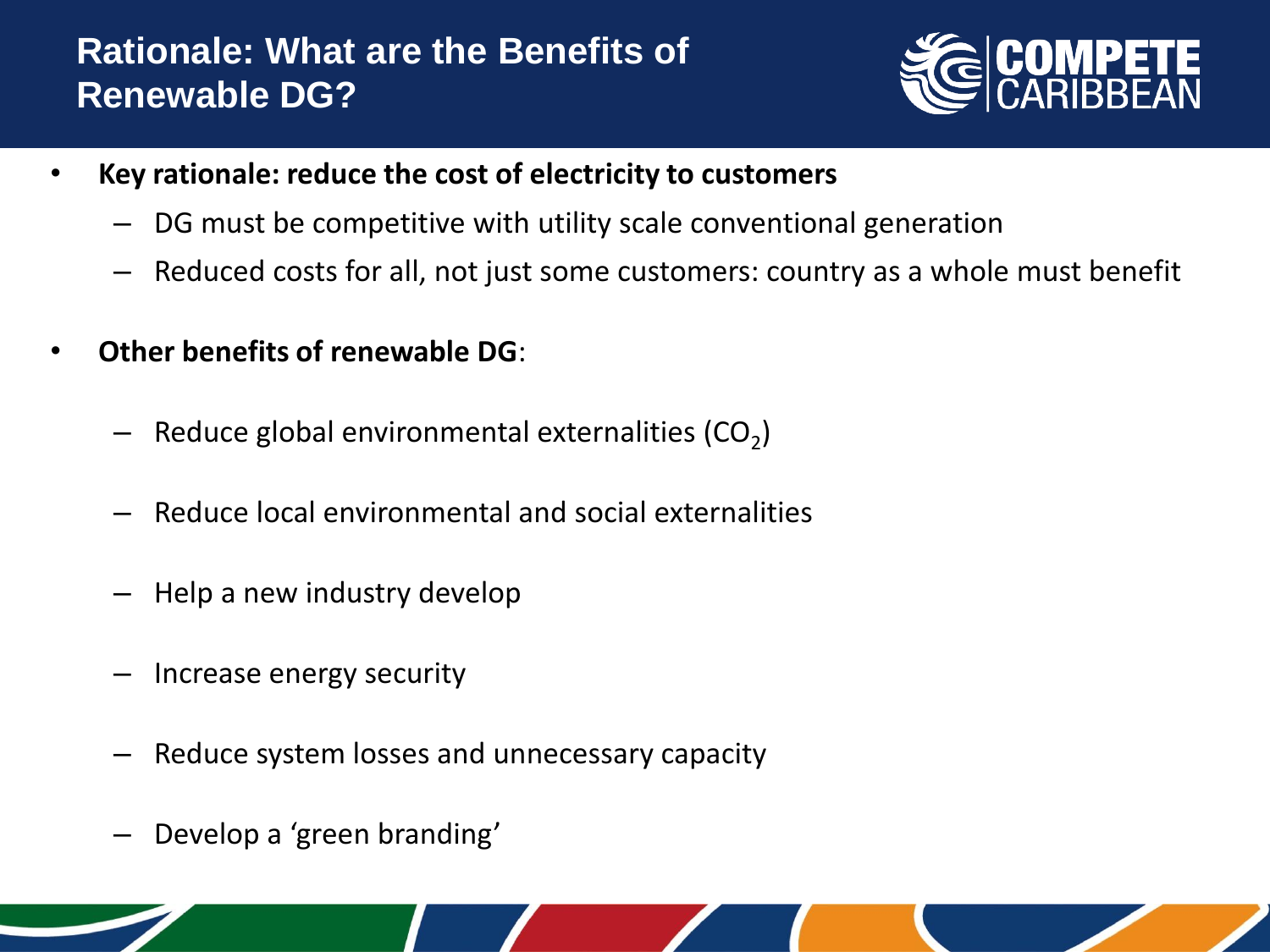### **Case Studies: What is Actually Happening in LAC?**





#### **Take a closer look at what four LAC countries are doing**:

- Jamaica, Barbados (Caribbean)
- Mexico, Chile (Latin America)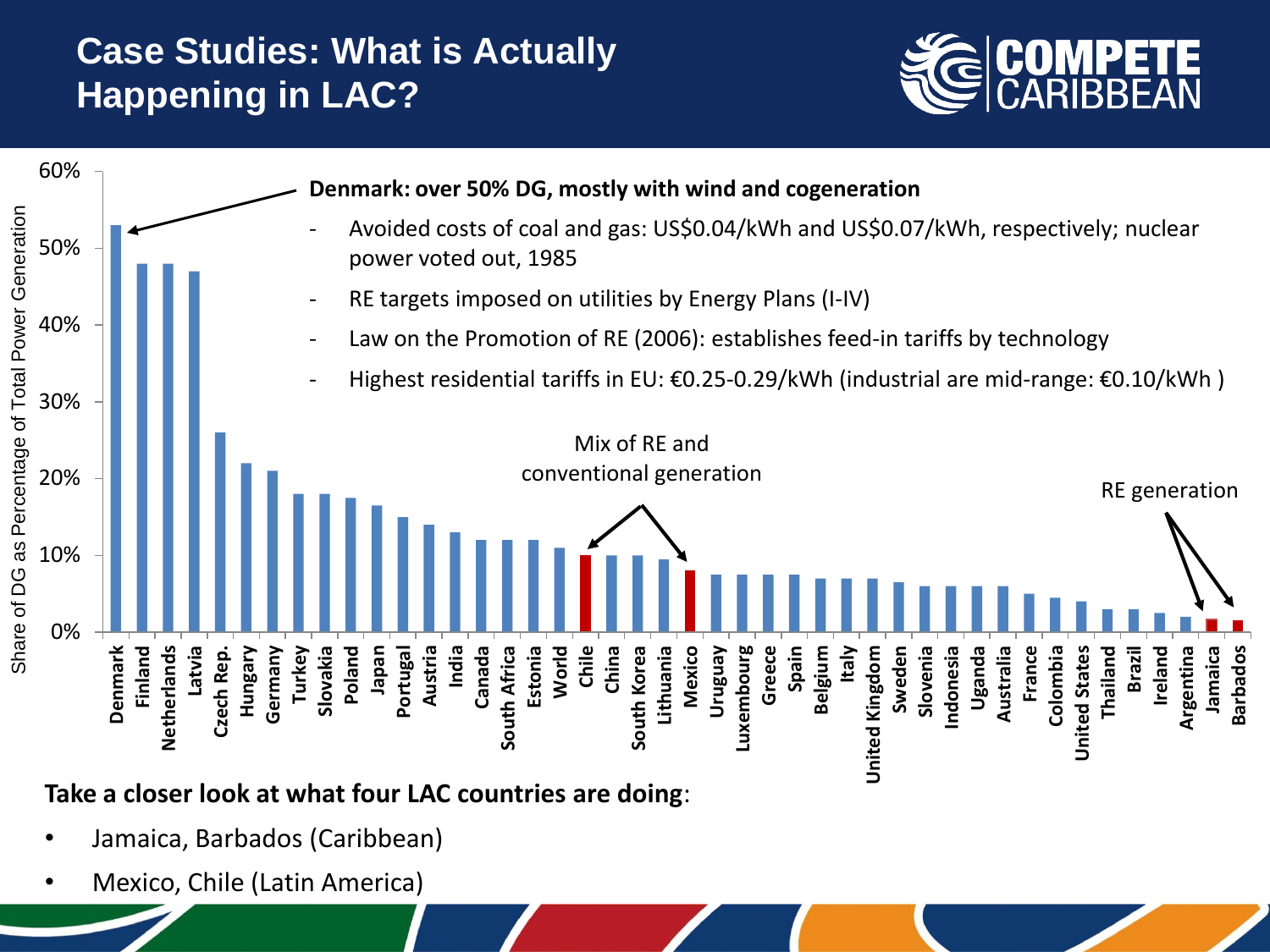### **Case Studies of DG with RE: Jamaica, Barbados, Mexico and Chile**

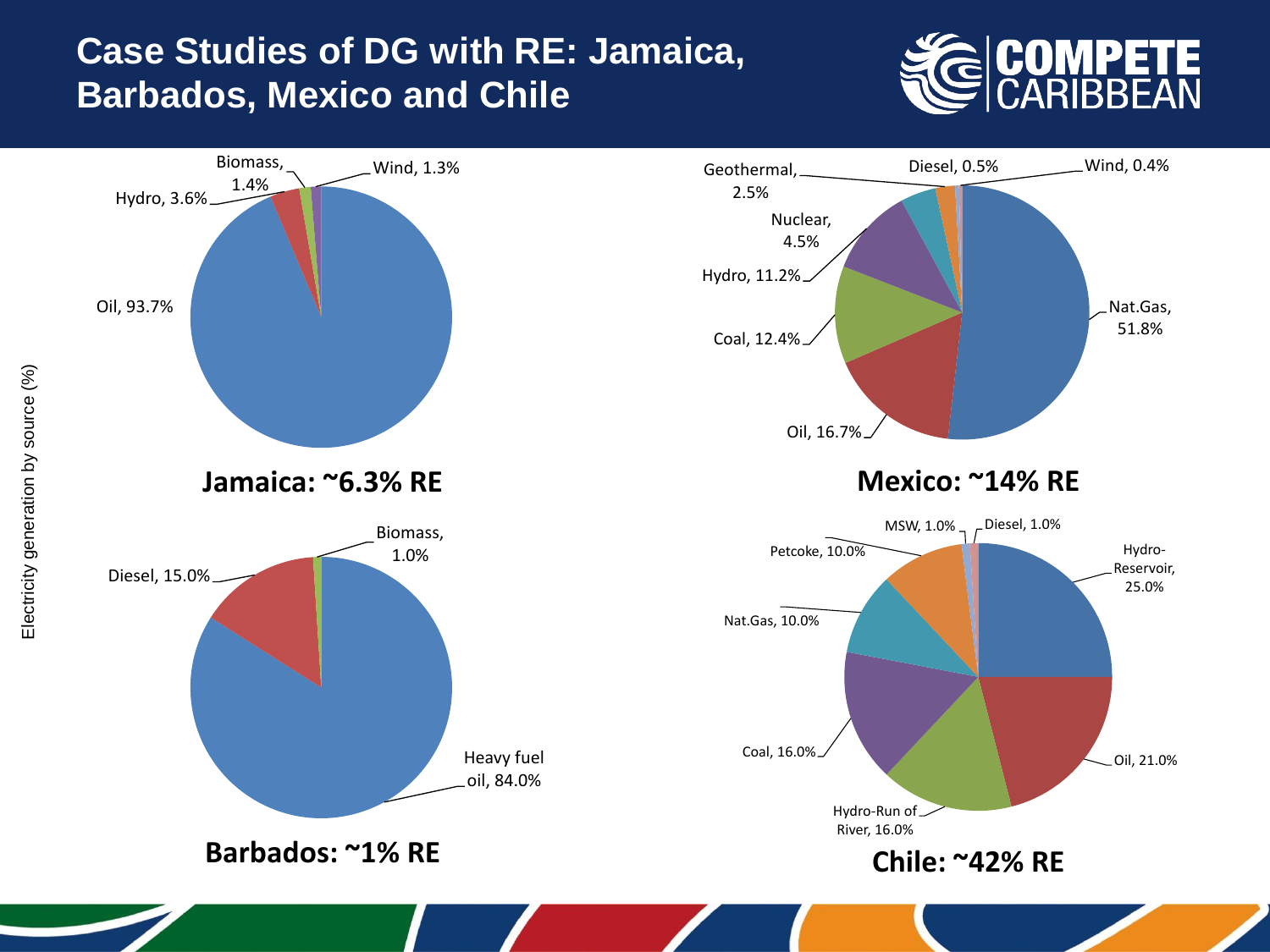### **Jamaica**



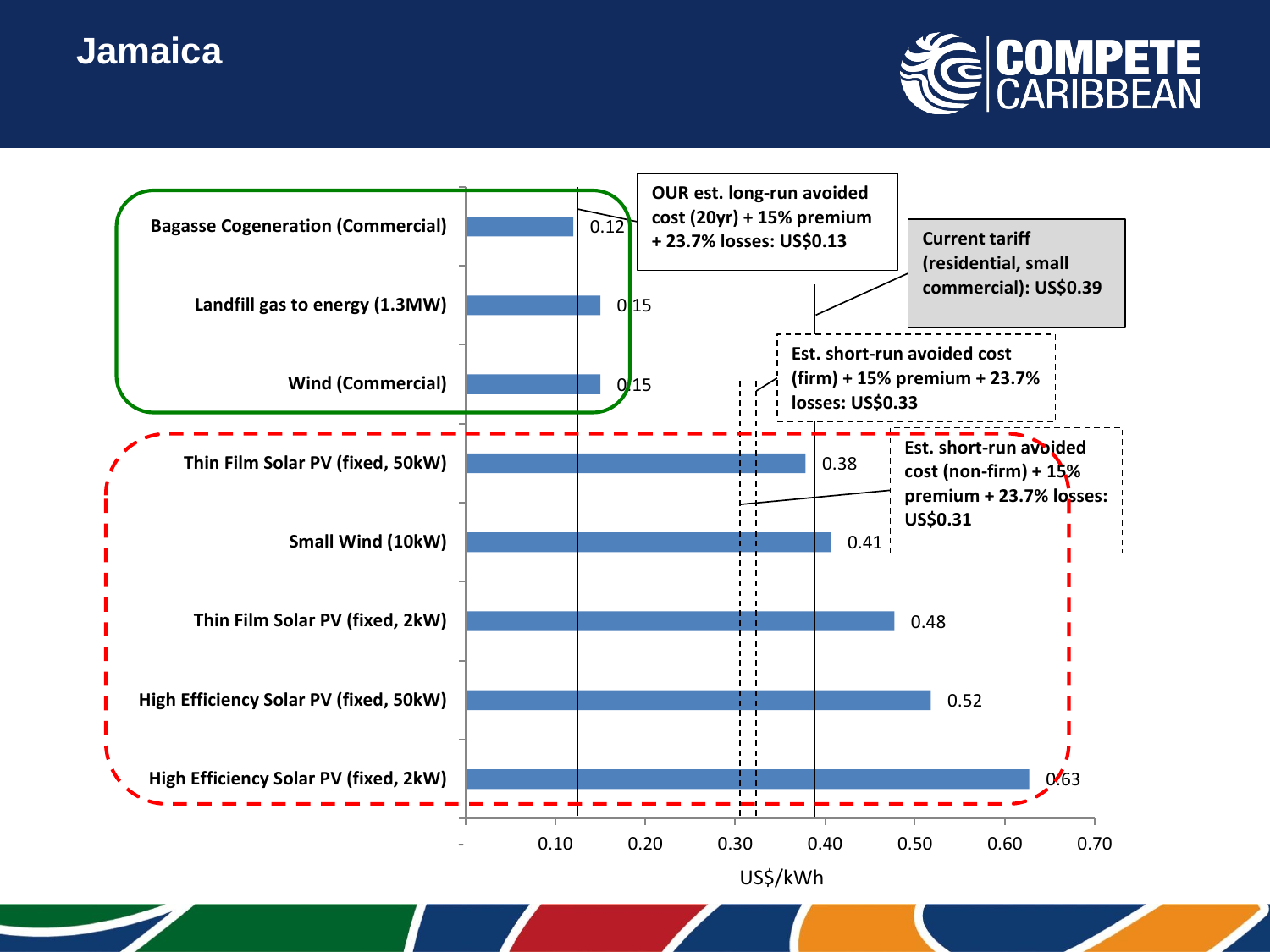### **Jamaica (cont.)**



- **For commercial scale DG**: Office of Utilities Regulation enforces least cost planning; auctions
- **For small scale DG**: Standard Offer Contract at avoided cost, plus premium



| <b>Shortcoming of SOC</b>                                                          | <b>Effect</b>                                                                       |  |
|------------------------------------------------------------------------------------|-------------------------------------------------------------------------------------|--|
| OUR long run avoided cost calculation appears<br>too low, includes uncertain plant | ■ Full contribution of RE not recognized<br>In future, may screen out viable RE     |  |
| Term of SOC too short (inconsistent with useful<br>lifetime of systems)            | • Customers face uncertainty, cannot recover<br>costs<br>■ Higher transaction costs |  |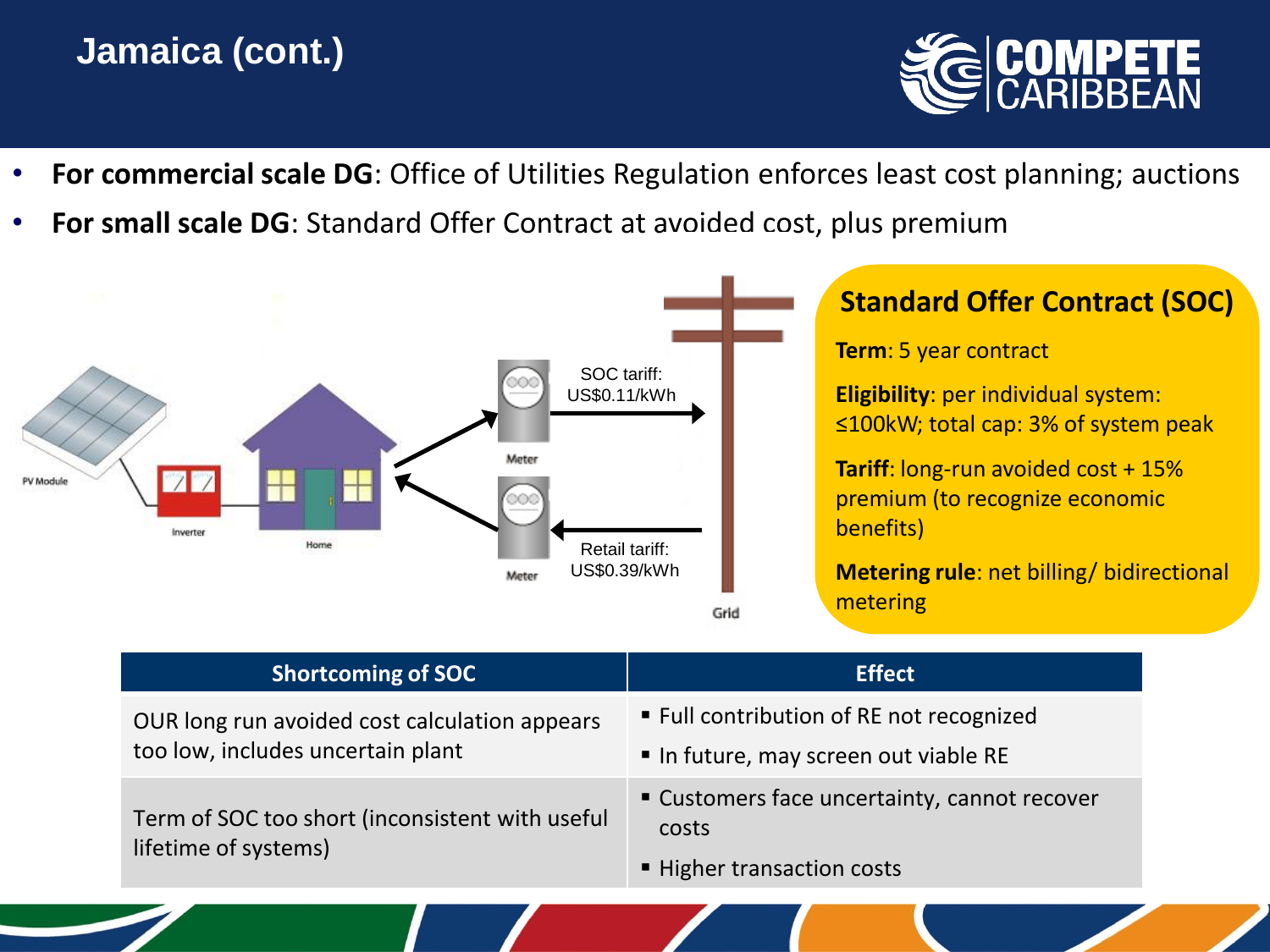### **Barbados**



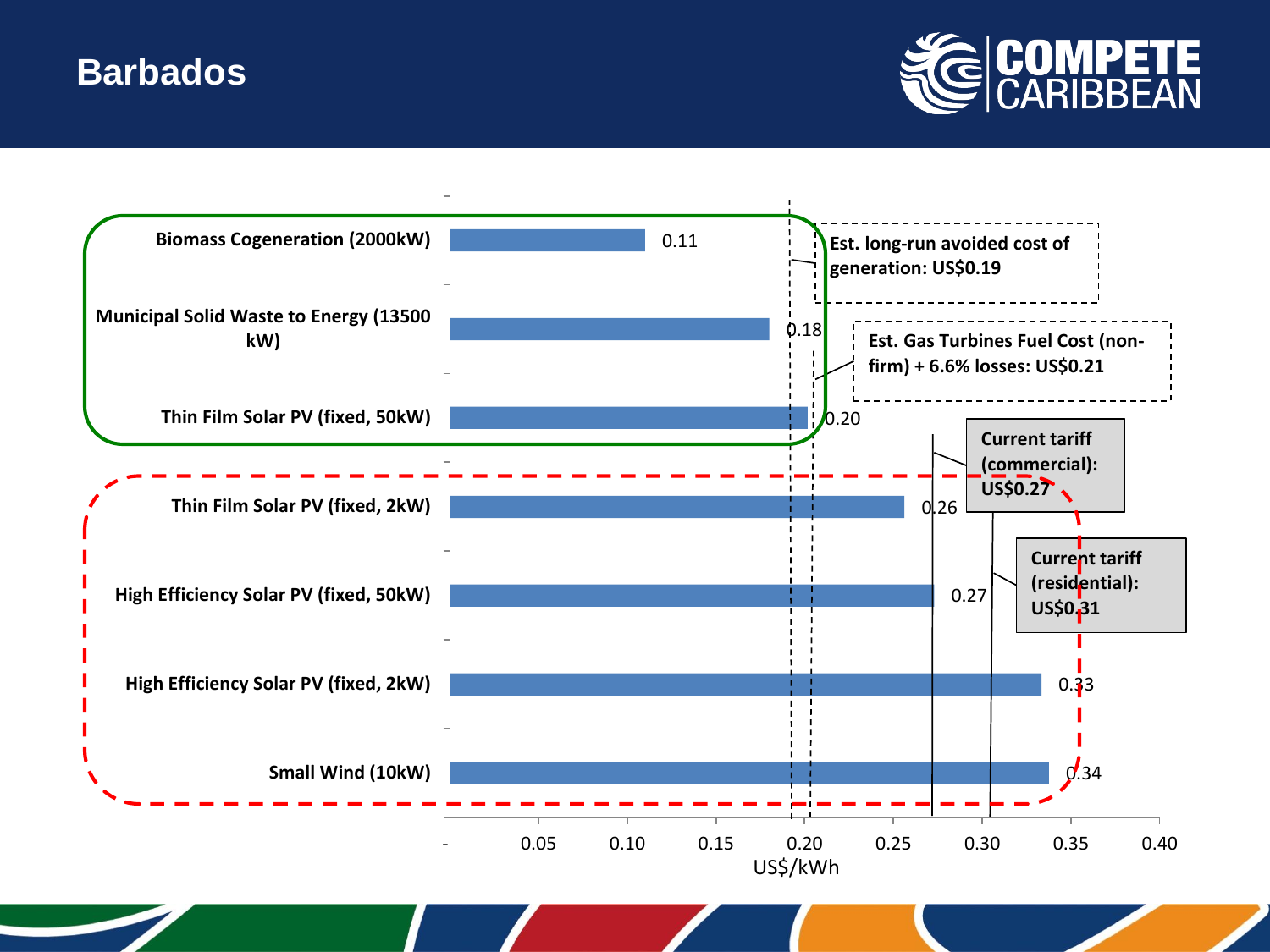### **Barbados (cont.)**



- **For commercial scale DG**: RE Policy approved to include least cost planning, third party generation regime, easier licenses to IPPs thanks to proposed change in legislation
- **For small scale DG**: Renewable Energy Rider (RER) by BL&P at avoided cost



#### **Renewable Energy Rider (RER)**

**Term**: 2 year agreement (pilot)

**Eligibility**: per individual system: ≤5kW (small customers), ≤50kW (large customers; total cap: 1.6MW (~1% of system peak) or 200 systems, whichever first

**Tariff**: short-run avoided cost

**Metering rule**: net billing/ bidirectional

| <b>Shortcoming of RER</b>                                | <b>Effect</b>                                      |  |
|----------------------------------------------------------|----------------------------------------------------|--|
| Term of RER too short (inconsistent with useful lifetime | • Customers face uncertainty, cannot recover costs |  |
| of systems)                                              | ■ Higher transaction costs                         |  |
| Tariff structure has mostly 'bundled' energy rates,      | • Customers get services they do not pay for       |  |
| especially for residential customers                     | • May encourage inefficient DG                     |  |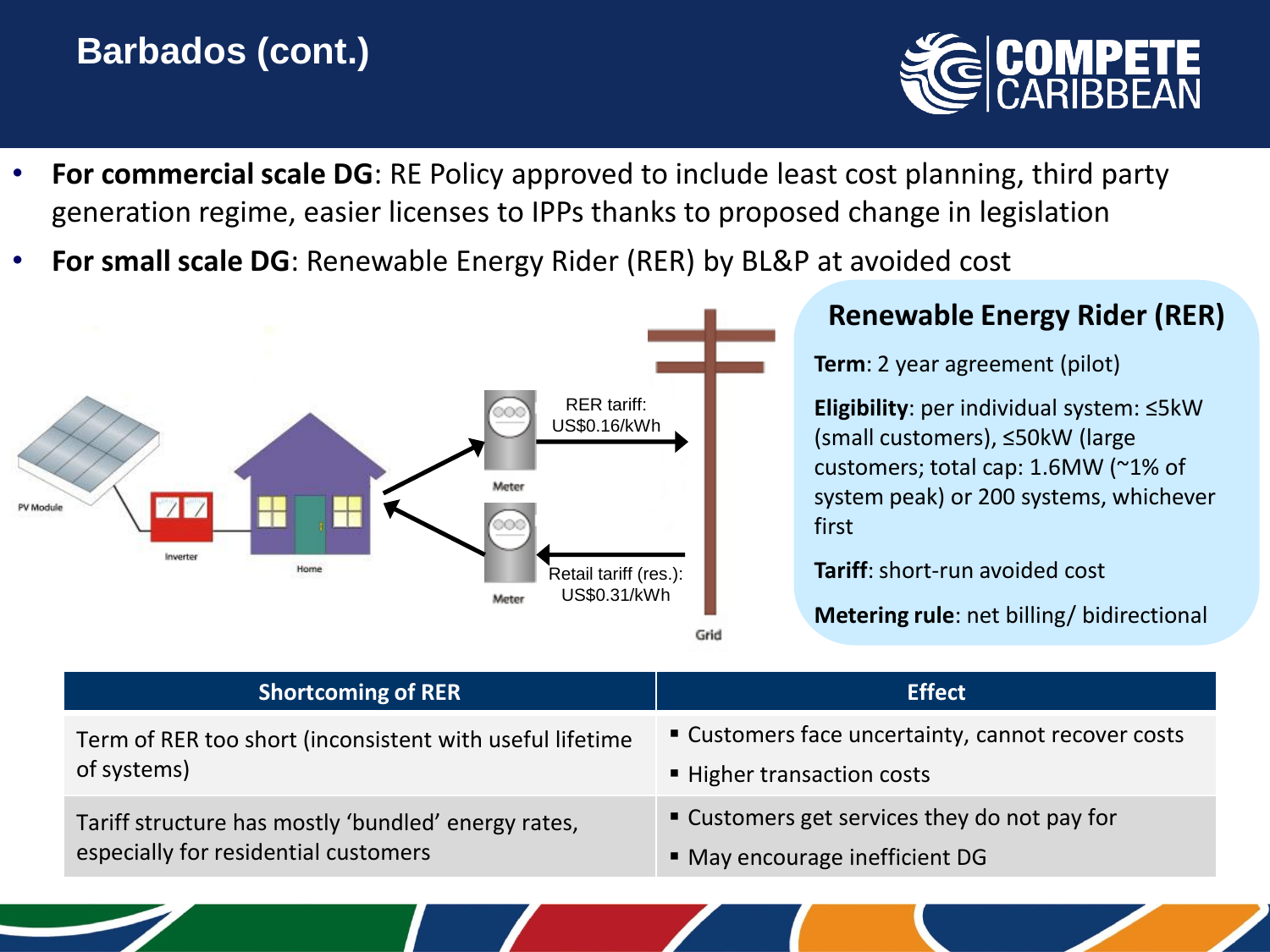### **Mexico**



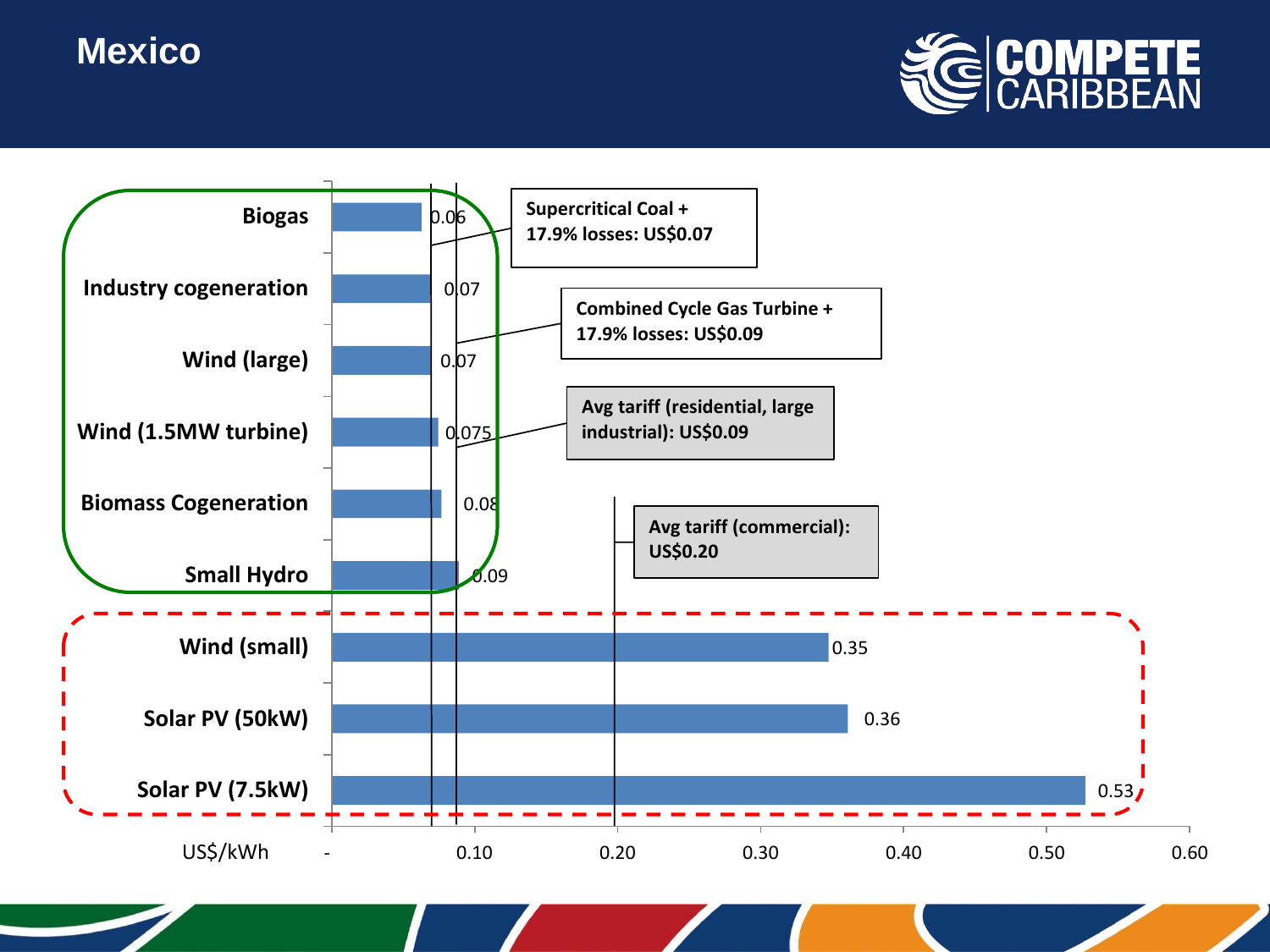### **Mexico (cont.)**



- Least cost generation mandated by Electricity Sector Law
- National Energy Strategy (2010): 'clean energy' to represent 25% of capacity by 2025
- RE Development Law (2008) asks Program for RE, maximum/minimum prices to be paid, based on 'net economic benefits'
- SENER's Special RE Program (2009) sets targets for RE by 2012
- Methodology for 'net economic benefits' for quantities and prices under development

#### **Commercial scale renewable DG: effective framework, but how will it change?**

- **CFE does (and has done) auctions based on least cost planning (mandated by law)** just like for conventional power
- **Only targets for now** are for cost-effective RE that CFE expected
- **Wind energy under development, local manufacturing being supported**
- **How will next RE targets be established?**

#### **Small Scale renewable DG: still in pilot phase, but how will it evolve?**

- **CFE offers interconnection agreement** based on feedin tariff/net metering
- **Caps**: only for individual systems, not for overall
- **First example: Mexicali (Baja California)**:
	- 220 homes with solar PV systems
	- Agreement CFE-Government of Baja California
	- Net metering (although using bidirectional meters)
	- Result: "customers save up to 50%"... who pays?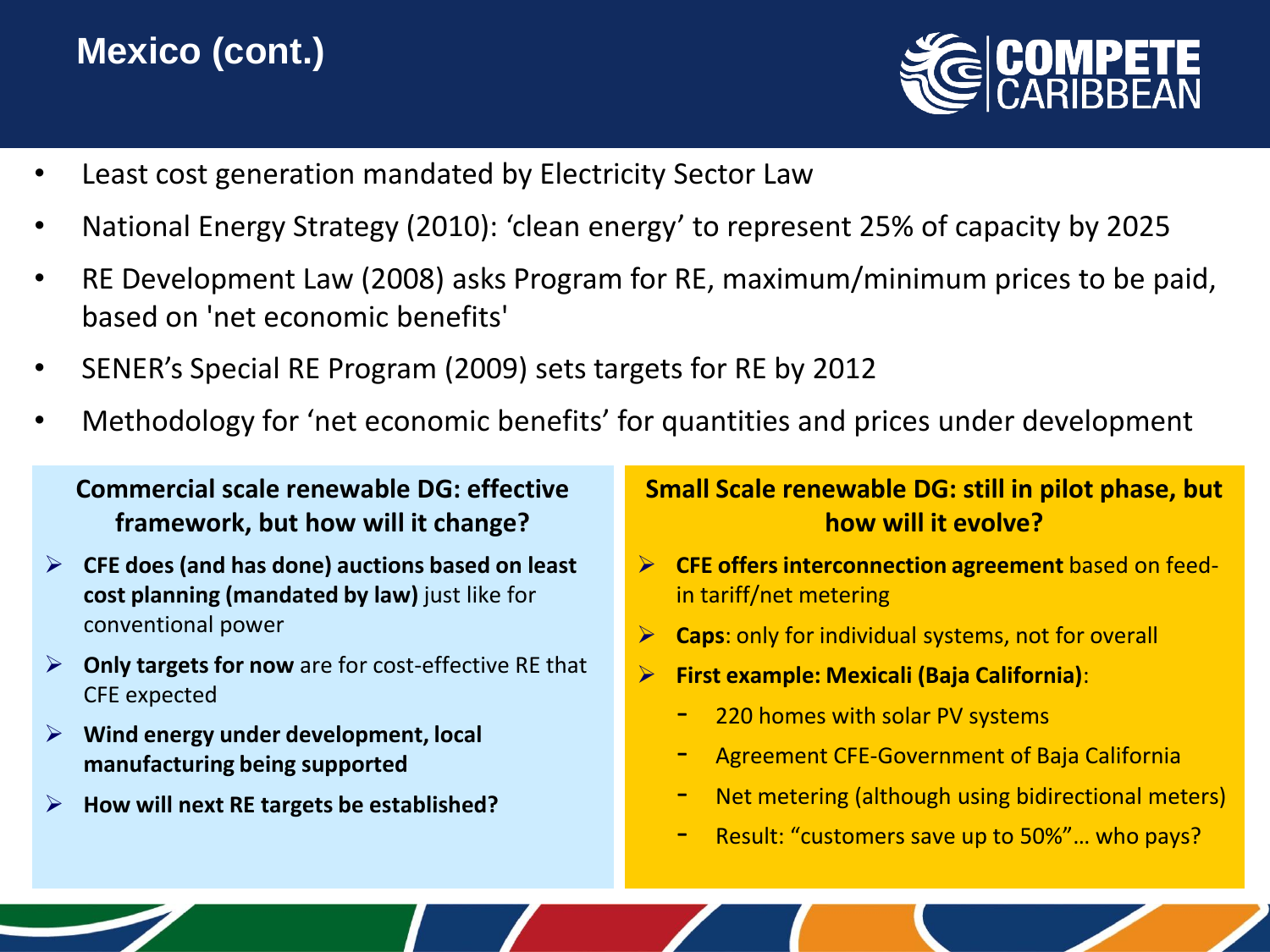



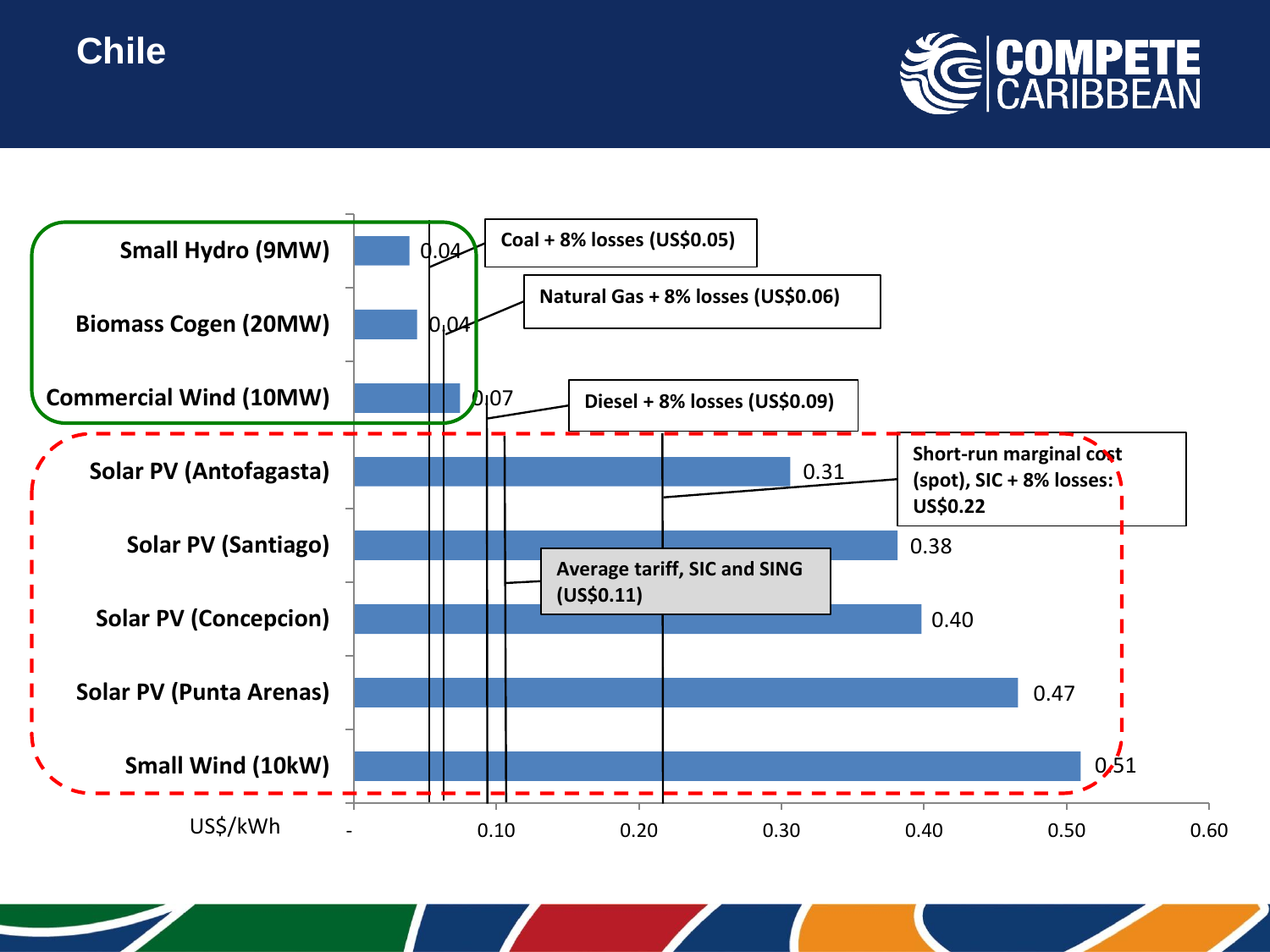## **Chile (cont.)**



- Most DG traditionally done with conventional generation, but more recent regulation tries to rebalance this (easier interconnection, reduced fees)
- **RE Portfolio Standard**: 5% of electricity sold by 2014, to increase by 0.5% per year, and reach 10% by 2024
- **Studies** completed to assess wind, solar, biomass, geothermal (surface)
- **Four draft bills on 'net metering'** for small scale DG under consideration

#### **Commercial scale DG: well-designed framework**

- Mix of **limited incentives and competition** with conventional generation
- **Renewable portfolio standard** is technology neutral, limited, and only gradually increasing
- $\triangleright$  Commercial suppliers of electricity have a general obligation, but can choose which technologies to use for complying with it  $\rightarrow$  pick the cheapest
- $\triangleright$  Commercial generators using RE can sell to DisCos, unregulated customers, or on the spot market

#### **Small scale DG: unclear framework**

- **Four draft bills presented**, none looks solid
- **Unclear objectives**
- **Metering arrangement** not clearly defined
- **Rate** unclear: retail rate? avoided cost?
- **Overall cap** not clearly defined, or excessive
- **Term**: none well specified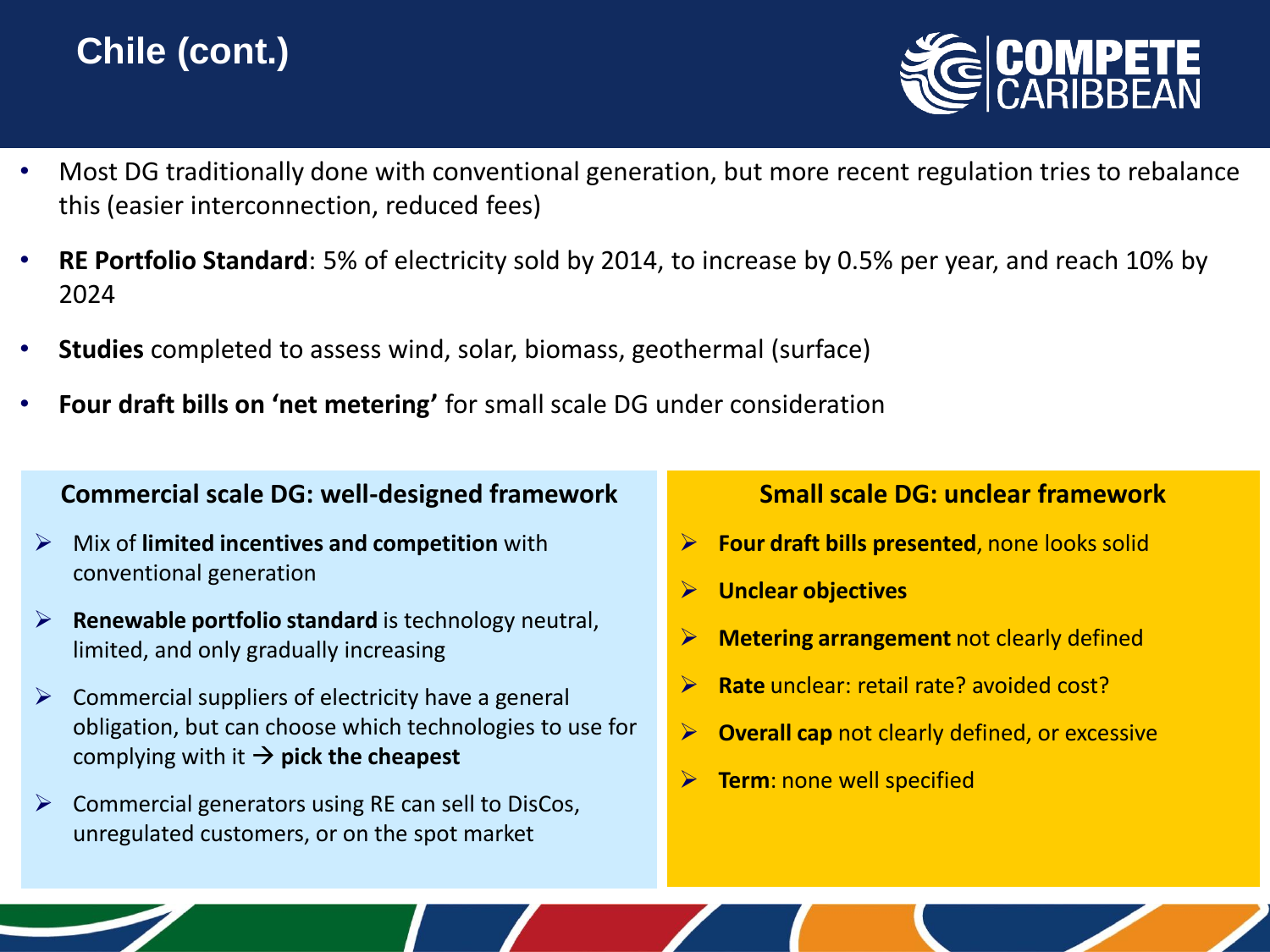### **Analysis: an Encouraging Picture, with Room for Improvement**



#### **Strengths**

- Jamaica, Barbados, Chile, Mexico **already developing what is viable without imposing additional subsidies**
- **Least cost generation** ensured in Jamaica, Chile, Mexico, and effectively implemented in Barbados
- Jamaica, Barbados, Mexico **allow selling excess electricity from small scale RE**
- Jamaica and Barbados offer **net billing, feed-in tariffs at avoided cost, and total cap on eligibility**
- Jamaica offers **premium for recognizing economic benefits of RE**

#### **Weaknesses**

- Jamaica, Barbados offer **too short terms for SOC/RER**
- Jamaica's **avoided cost calculation too low**: does not recognize full contribution of RE
- Barbados's **tariff structure may offer inefficient incentives** for small scale RE
- **No total caps for small scale renewable DG** eligible for feed-in tariffs in Mexico, or in Chile's draft bills
- Mexico offering (and Chile considering) **net metering instead of net billing**
- **Not possible to sell excess RE** in Chile

#### **Threats**

#### **Opportunities**

- **Current options already exist to reduce costs** through commercial scale RE in all countries
- **Additional options to arise** as capital costs decrease for small scale RE (such as solar PV)
- Recently approved **RE Policy in Barbados**
- Mexico **completing RE framework**
- Chile **developing framework for small scale RE**
- **Inertia**: people only do what they already know, unless induced to change
- **Impossibility to connect to the grid to sell power**: grid rules not designed to accommodate DG
- **Burdensome planning/permitting, high transaction costs**: 'new' projects pose unknown problems for first time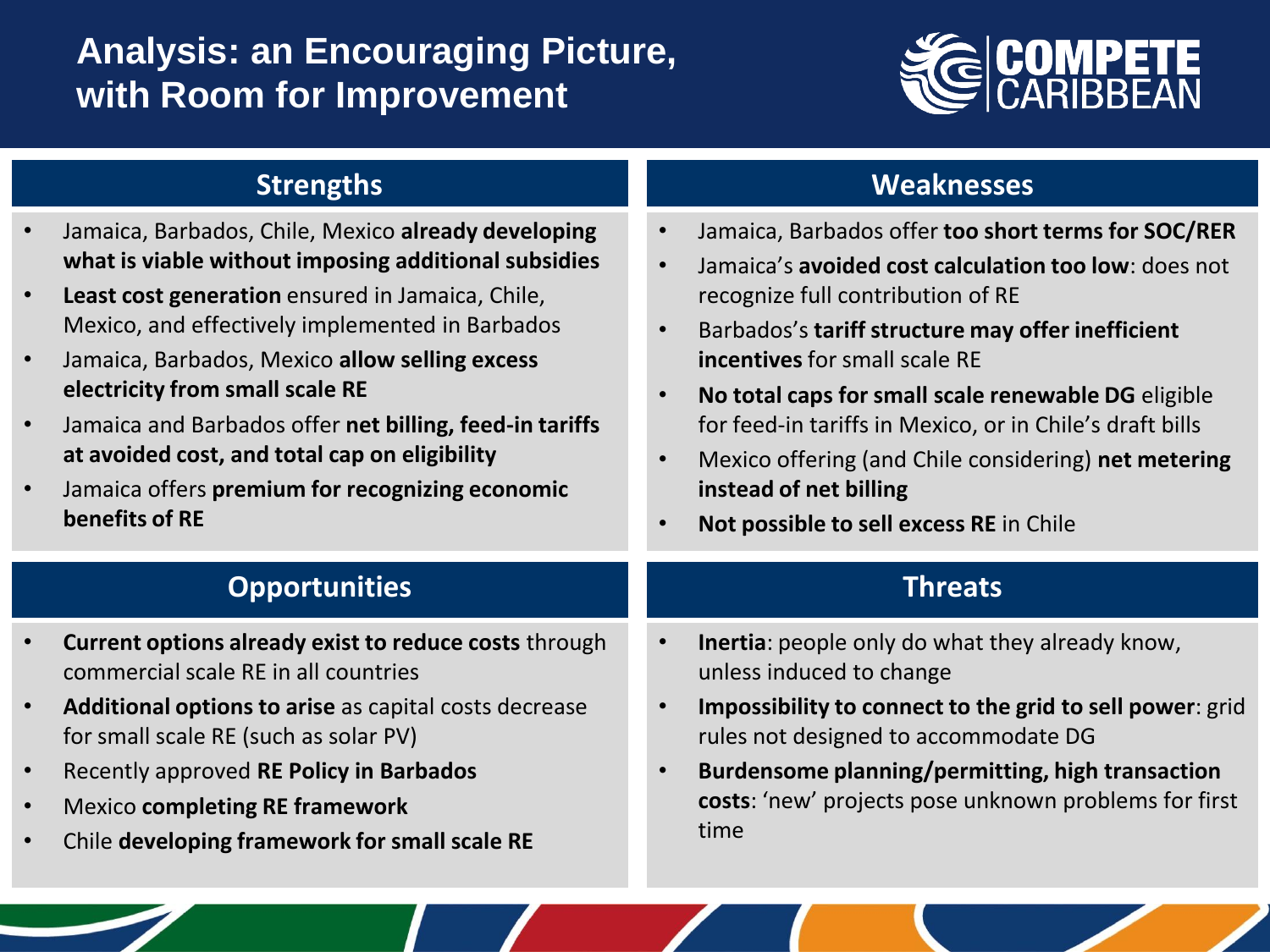

- 1. Define DG clearly and appropriately in each country, based on system size
- 2. Ensure that power systems are developed based on least cost generation
- 3. Neutralize threats to efficient DG
- 4. Consider if paying more for power may increase competitiveness and growth
- 5. Avoid the trap of paying too much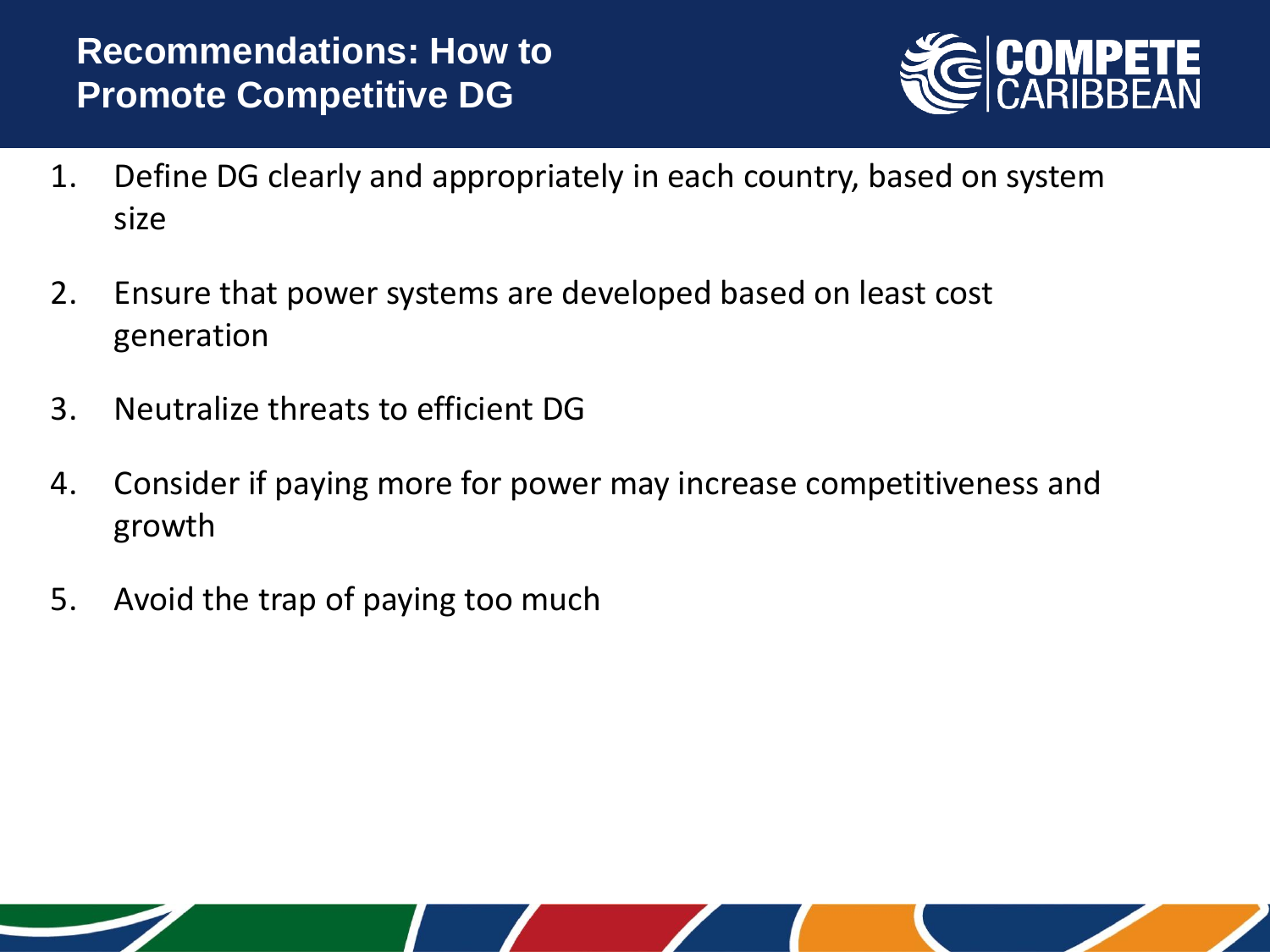### **1. Define DG Clearly and Appropriately in Each Country, Based on System Size**



- **A clear definition matters for effective policy**
- **Location within a network is clearest criterion**
	- DG connected to the Distribution Network
	- Defining plant capacity, technology type, or other features are welcome additions
- **Must also define what 'Distribution Network' is**
	- Define for small and large countries, or better define for each country
	- Use voltage

#### **Mexico's Example: CRE's Resolution 54/2010**

- "Connected to national electric system": it's not off-grid
- "Not directly interconnected to transmission network": connected to Distribution
- "Distribution networks" in Mexico are those with a voltage between 2.4kV and 34.5kV
- Small DG is up to 30kW of capacity, and connected to the network at voltages up to 1kV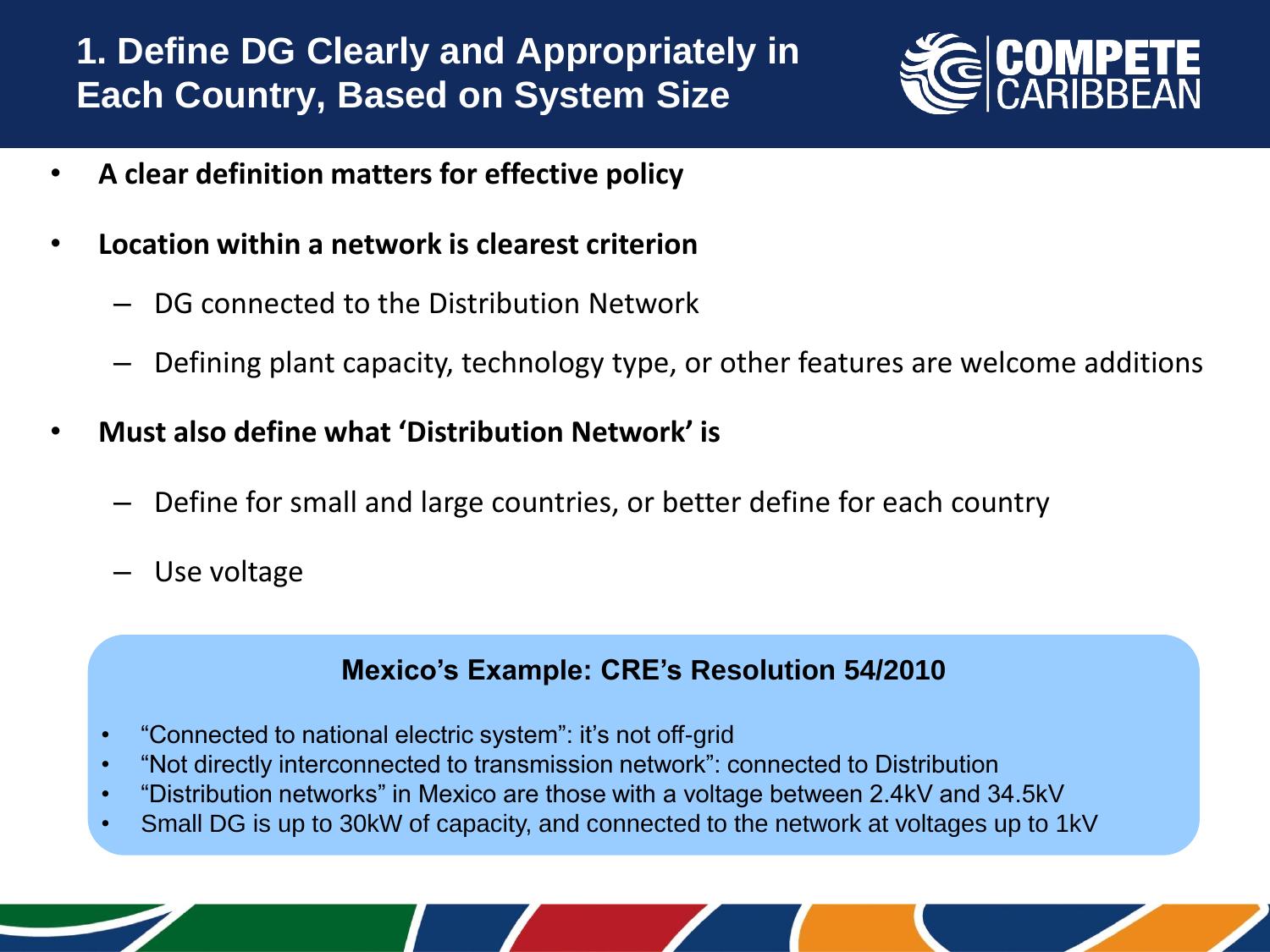### **2. Ensure that Power Systems Are Developed Based on Least Cost Generation**



#### **For commercial scale DG: Effective regulation and market design**

- Vertically integrated markets (Barbados, Jamaica)
	- Obligation of least cost expansion planning
	- Obligation to purchase from lower cost IPPs
	- Duty of the regulator to check plans
- Liberalized markets (Chile, Mexico)
	- Market model: non-discriminatory treatment of RE
	- Single buyer model: auctions
- $\triangleright$  Ensure that investors recover costs and make a reasonable return; and that investors (not customers) bear cost of non-performance

### **For small scale DG Well designed feed-in tariffs**

- **Define feed-in tariffs as something that is not a subsidy**: they are a standing offer to purchase excess power from small scale systems at a predetermined price (which can be flexible) for a predetermined term, and for a limited amount
- **Set price at no more than actual avoided cost**
- **Set term at least to useful lifetime** of systems
- **Prefer net billing to net metering** (consistent with offering no more than avoided cost)
- **Cap eligibility**:
	- cap size of individual systems
	- cap total capacity/number of systems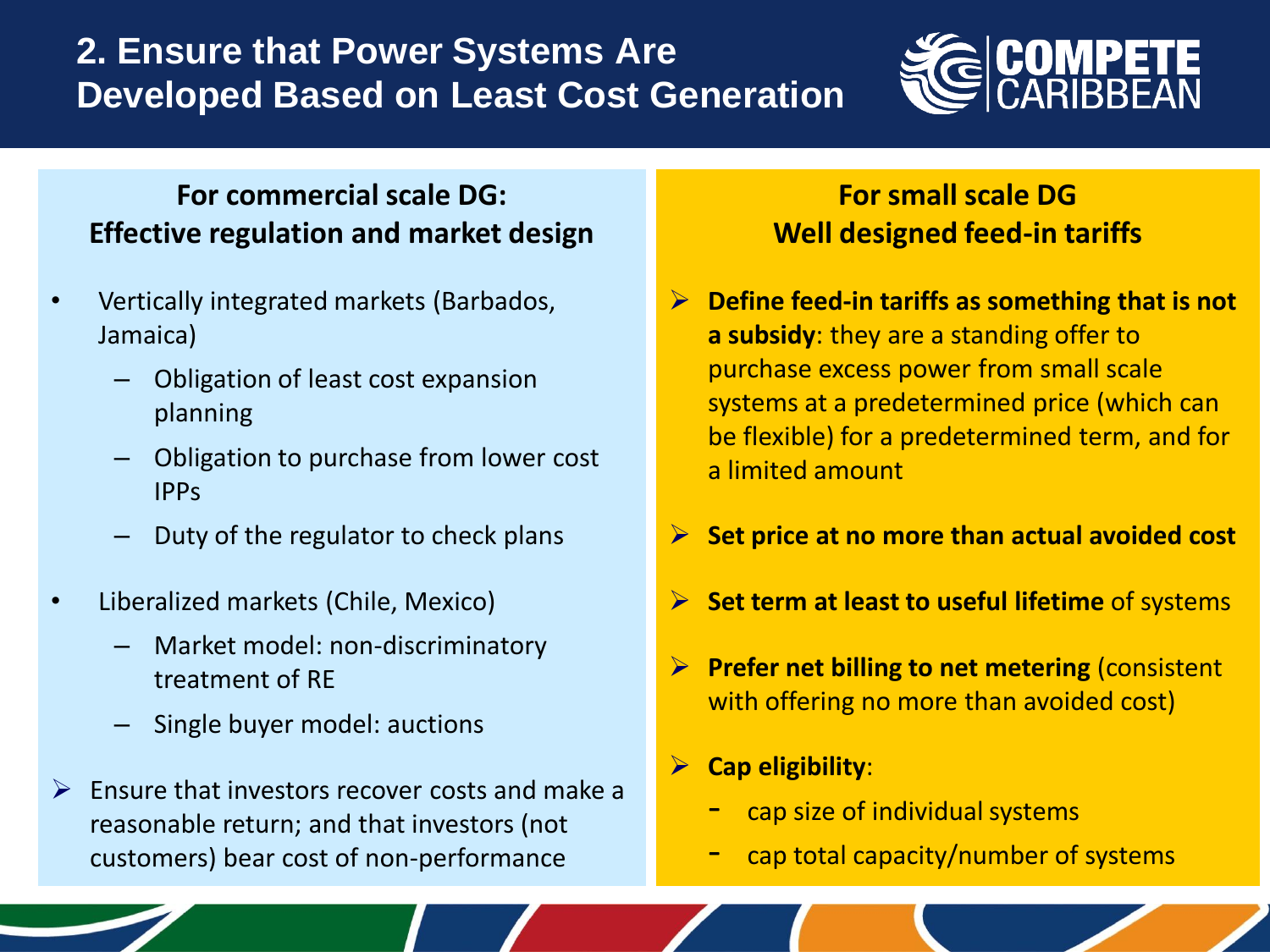

• **Combat inertia with obligations and incentives**

• **Make it easy and safe to connect to the grid with a Grid Code**

• **Use streamlined, standardized permitting and planning approaches**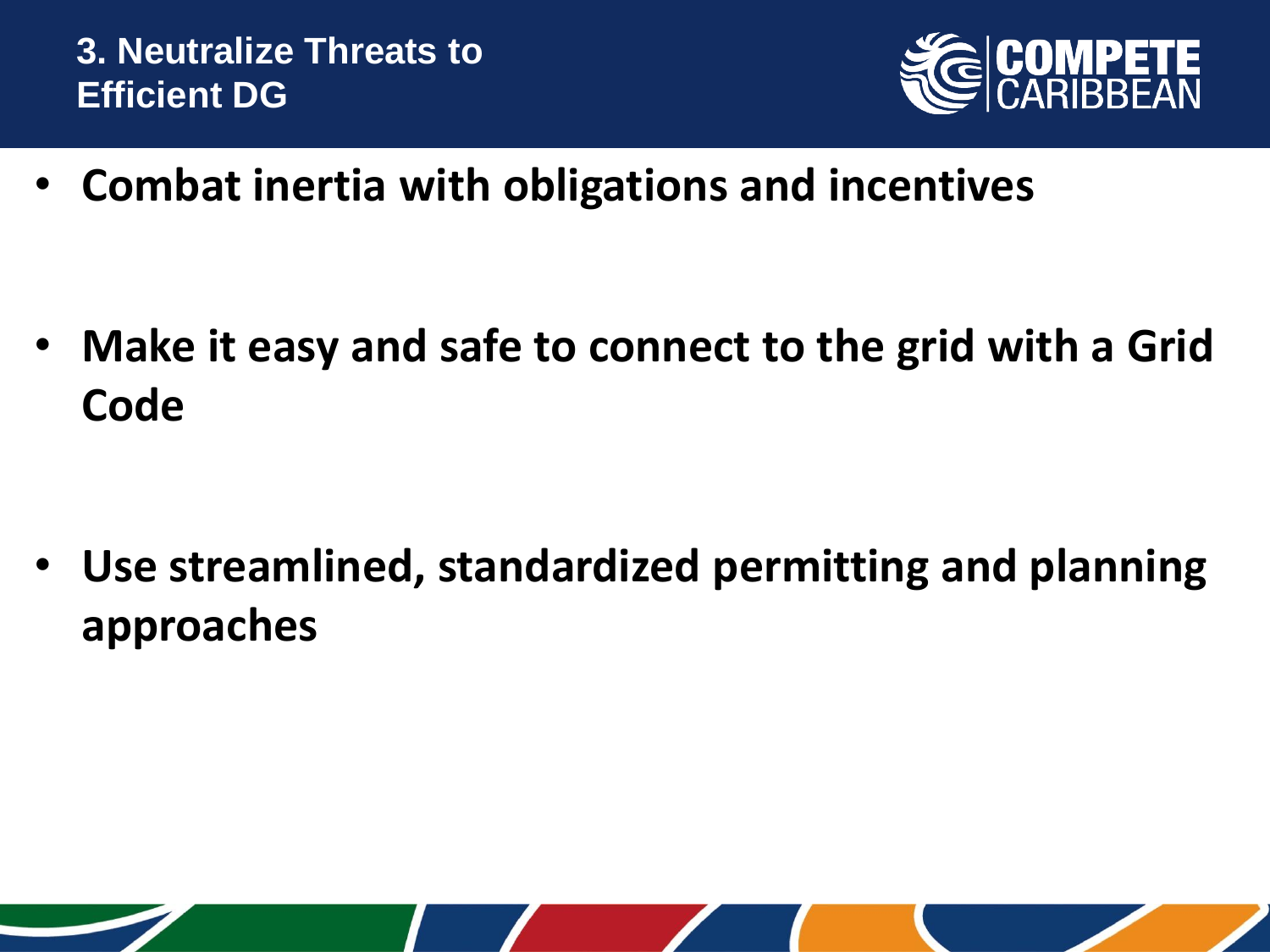### **4. Consider if Paying More for Power May Increase Competitiveness and Growth**



- Premium must be **economically and politically acceptable**
	- Involve key stakeholders to decide what deserves a premium, and what not
	- Develop methodology for determining premium to be paid
	- Assess actual economic costs and benefits
- Possible premiums:
	- Premium for **increasing system resilience and energy security**
	- Premium for developing a '**green economy**' and create '**green jobs**'
	- Premium for **reducing local and global environmental externalities**
		- Local externalities: pay full cost
		- Global externalities: focus on win-win options; get concessional finance and grants for what is good for the world
	- Premium to **promote branding**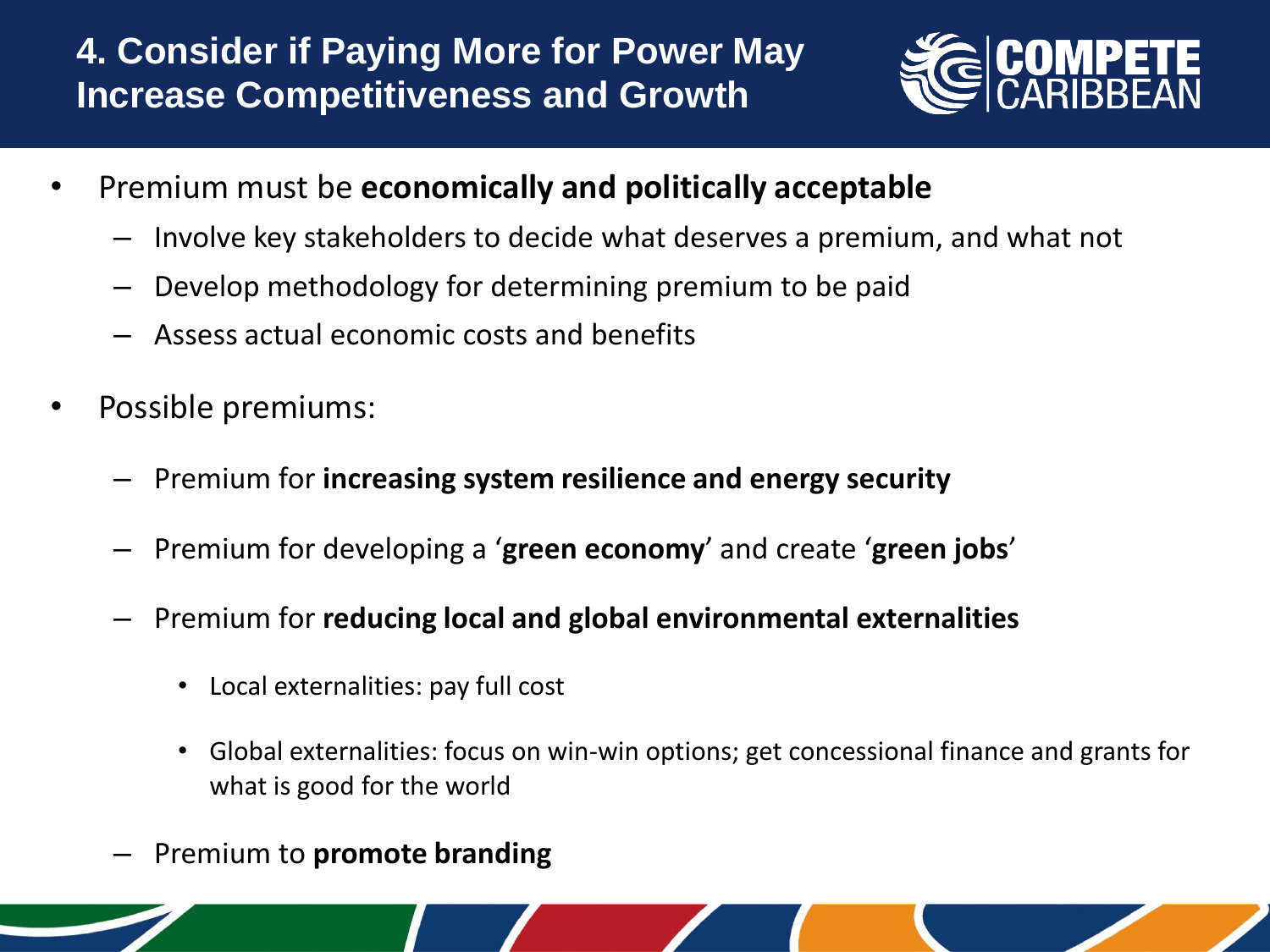**5. Avoid the Trap of Paying Too Much**



• **Create a disaggregated, cost-reflective tariff structure** that charges separately for services:

• **Always set total caps for feed-in tariff eligibility**

• **Always prefer net billing to net metering**